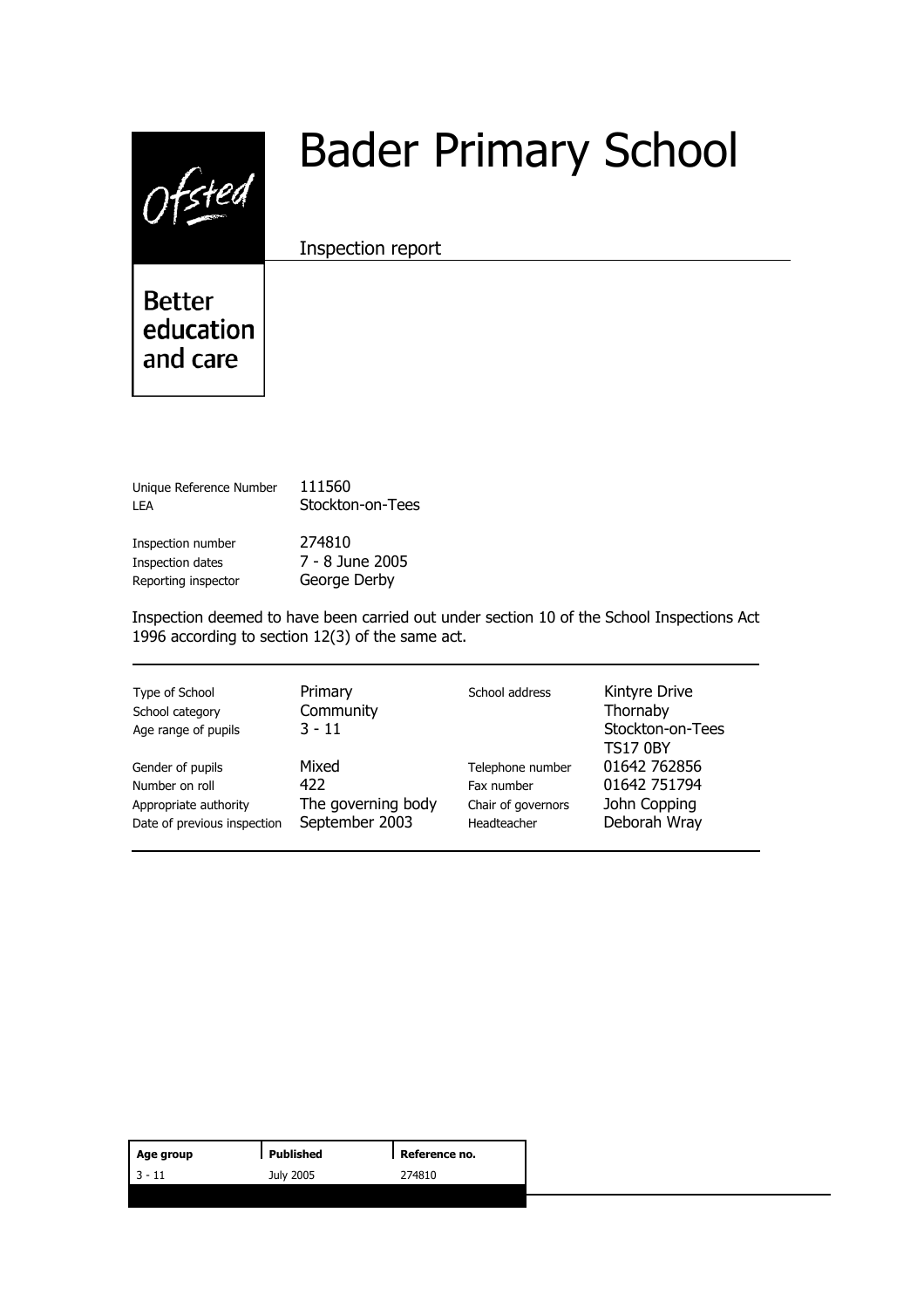© Crown copyright 2005

Website: www.ofsted.gov.uk

This document may be reproduced in whole or in part for non-commercial educational purposes, provided that the information quoted is reproduced without adaptation and the source and date of publication are stated.

Further copies of this report are obtainable from the school. Under the School Inspections Act 1996, the school must provide a copy of this report free of charge to certain categories of people. A charge not exceeding the full cost of reproduction may be made for any other copies supplied.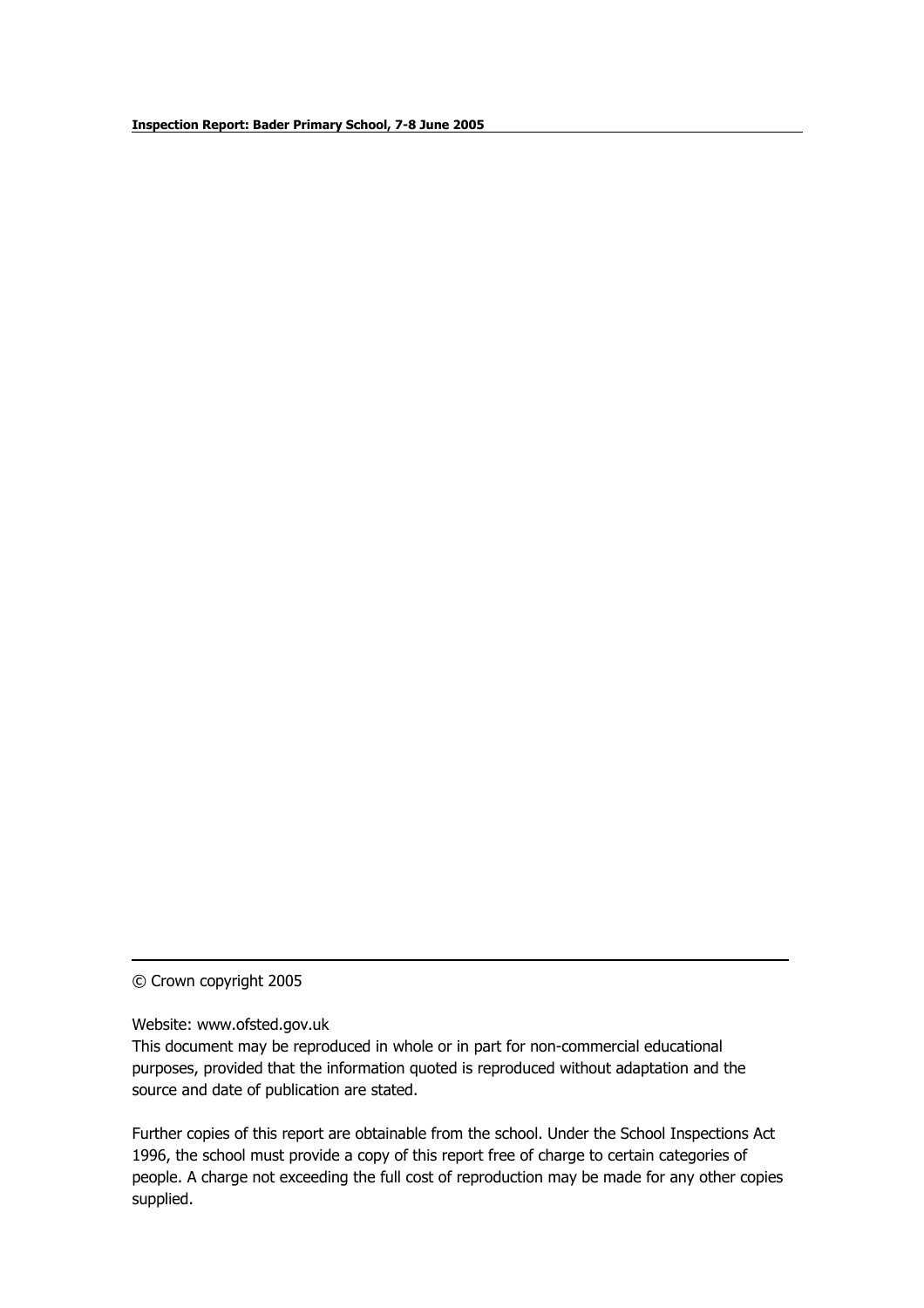# **Introduction**

This inspection was a pilot of the new arrangements for inspection. It was undertaken with the support and co-operation of all staff and governors of Bader Primary School.

The inspection was carried out by three additional inspectors.

#### **Description of the school**

Bader is a large primary school with pupils from areas in Thornaby with a lot of deprivation. In 2002 it amalgamated and is now on two sites. At the time of the last inspection in September 2003 it was judged to have serious weaknesses. There are now 422 pupils on roll and 35 per cent, an above average percentage, are entitled to free school meals. The number of pupils with learning difficulties or disabilities is average. Very few pupils are from minority ethnic groups, or are learning English as an additional language. Children enter the nursery with standards well below those which are typical for their age. The headteacher has been in post for a year. The school is a member of the local education action zone and Sure Start group.

#### **Key for inspection grades**

| Grade 1 | Outstanding  |
|---------|--------------|
| Grade 2 | Good         |
| Grade 3 | Satisfactory |
| Grade 4 | Inadequate   |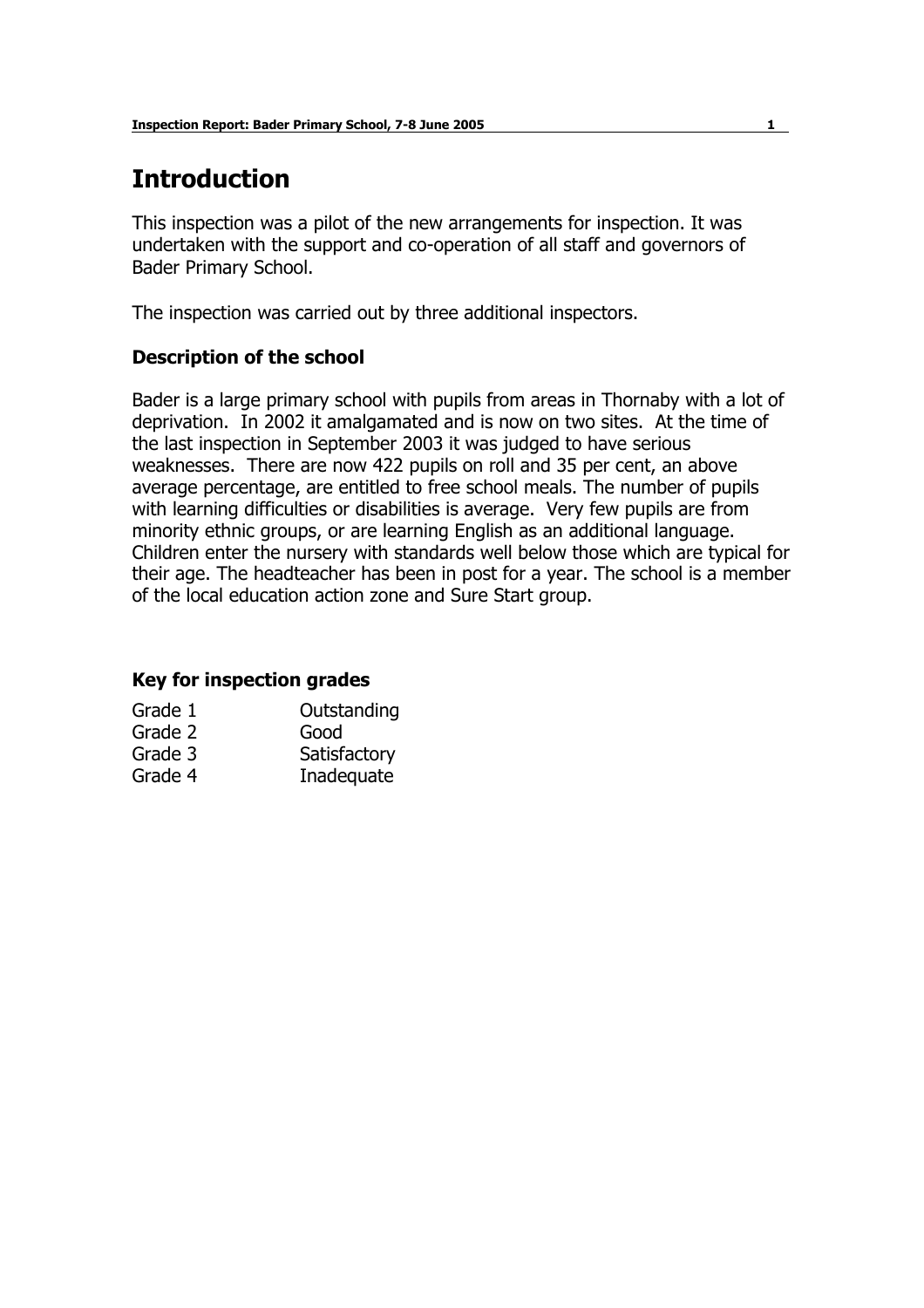## **Overall effectiveness of the school**

Bader provides a sound education for its pupils and no longer has serious weaknesses. Its improvement since the last inspection has been good, mainly because of the tenacity of the headteacher, who, together with the deputy headteacher, has striven for excellence. The school knows itself well and acknowledges that it is only just turning the corner. Value for money is satisfactory and the school has good capacity for further improvement.

Leadership in English, mathematics and science is good, but leaders of other subjects do not have a critical eye on all aspects of standards. Governors support the school's day-to-day work and the chair's assistance has been outstanding. However, governors, overall, are not sufficiently involved in planning**.** 

Teaching is satisfactory; work is interesting and enjoyed by pupils. They make satisfactory progress overall and, in the last year, standards have started to rise although they remain below average. Children make a particularly good start in the nursery and reception classes and good progress in several other year groups. The pupils do not have enough opportunities to use computers to support their learning.

The pupils are happy in school and make friends readily. The school cares for them well and deals effectively with misbehaviour. Exclusions have dropped significantly but remain higher than average.

#### **Grade: 3**

#### **What the school should do to improve further**

- continue to raise standards in English, mathematics, science and Information and Communication Technology (ICT);
- continue to improve teaching;
- give leaders of non-core subjects stronger roles in raising standards;
- continue to improve attendance and reduce exclusion;
- improve governors' and senior leaders' support for school development.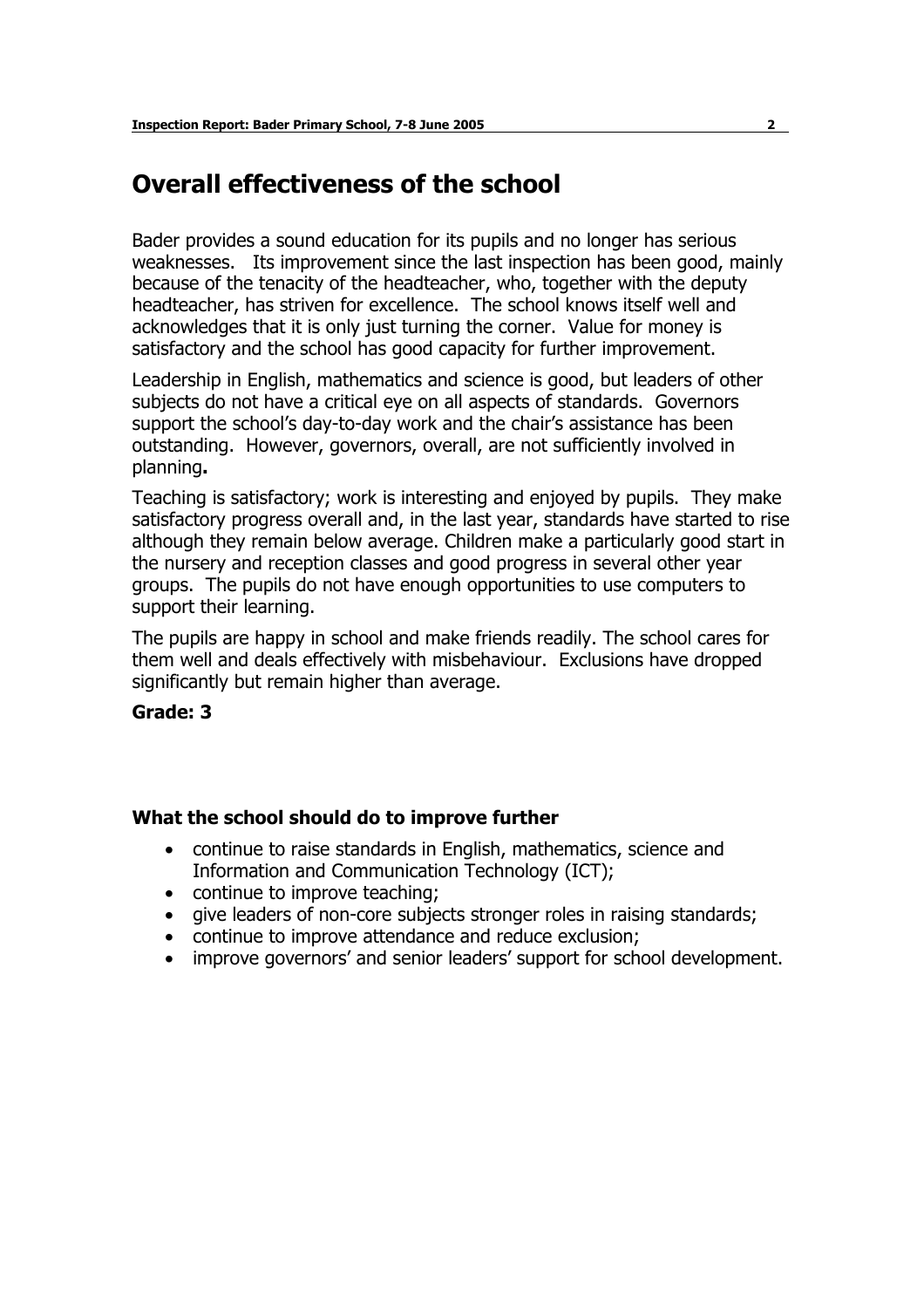## **Achievement and standards**

The team agrees with the school on the picture here. Standards have been low in past years but are now improving. They are best in English, mathematics and science in Year 6 where pupils' work is near the level expected for their age. Challenging targets and work have helped this improvement. Year 2 pupils still have some way to go and their standards are below average. Pupils do not reach the standards expected in ICT.

From children's low starting points, progress is satisfactory although there is some variation between classes. Children make good progress in the Foundation Stage, especially in communication and personal development, and many reach the targets expected for their age by the beginning of Year 1. Progress is best in Years 2, 5, and 6 where good teaching and challenging work help the pupils to achieve well. In Years 1, 3 and 4, teaching is satisfactory and progress slows in these years. Pupils with learning difficulties are supported well and they make progress similar to the rest of the pupils. Boys and girls generally do as well as each other. More able pupils are beginning to reach standards near those achieved in similar schools.

#### **Grade: 3**

#### **Personal development and well-being**

Behaviour is satisfactory overall and many pupils behave well. They know right from wrong and respect school rules. Pupils enjoy school and the responsibilities they are given, such as preparing the hall for assemblies. They take a strong interest in healthy eating and consider the rewards they are given for hard work and good behaviour worthwhile. Pupils feel safe and most work constructively with one another.

The school is right to recognise that it has made significant progress in improving the pupils' personal development and well-being but for several reasons the inspection team judges this area to be satisfactory rather than good. Attendance has risen strongly, but it is still slightly lower than average and needs to improve further. The pupils' social and moral understanding is good but their spiritual and cultural development is not as well developed. The school now excludes a much smaller number of pupils than previously, but poor behaviour from a small minority results in a level of exclusion which is still too high. Teachers also acknowledge that pupils need to develop a greater sense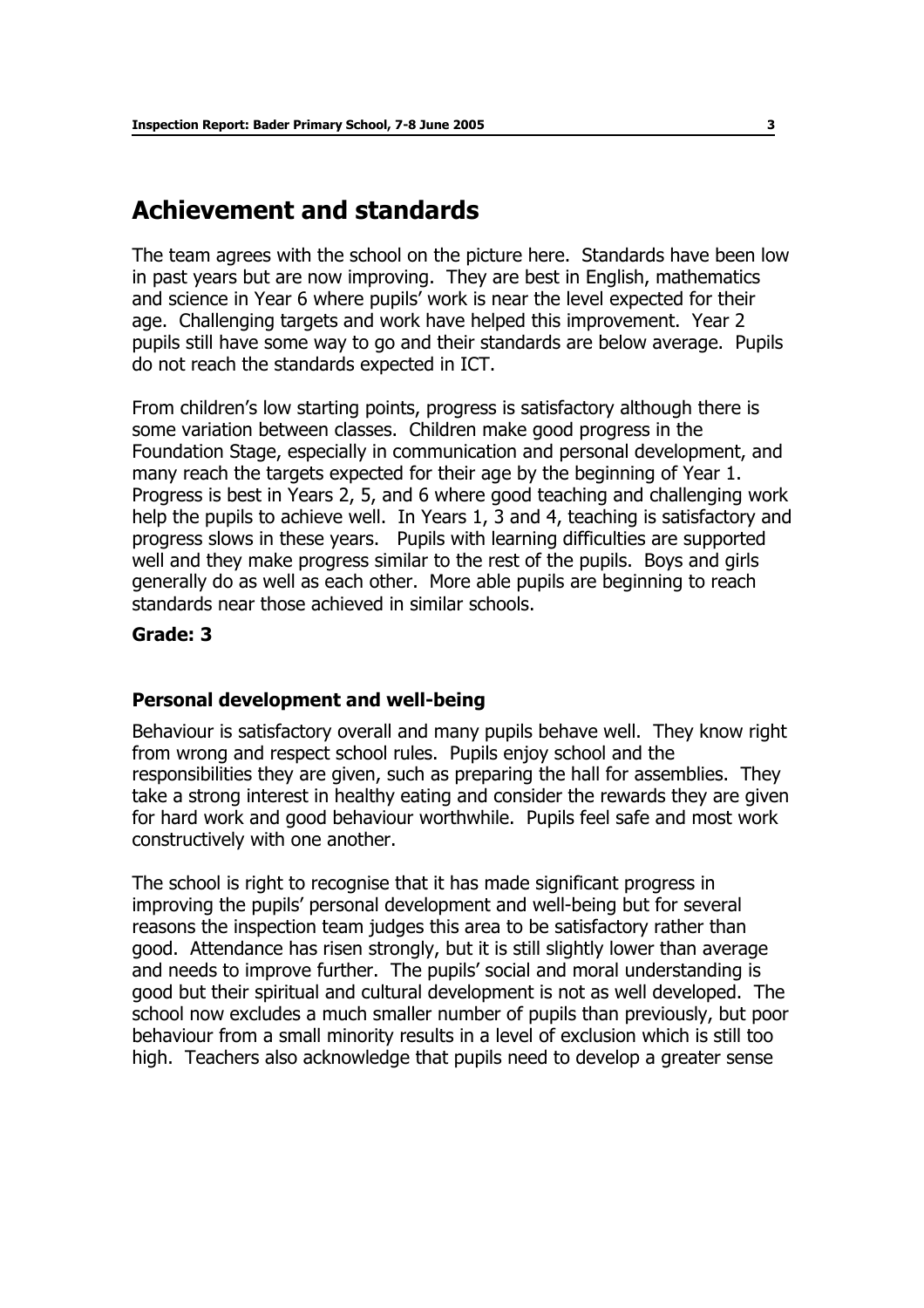of self-worth and take more responsibility for what they do and the effects it has on others.

#### **Grade: 3**

# **Quality of provision**

#### **Teaching and learning**

The judgements that the school makes about teaching matched those of the inspection team. Lessons are generally interesting and pupils are keen and work hard as a result. Teachers make good use of resources and some are thinking about how they can change their approach so that the activities match the best ways children learn. However, ICT is not used enough to support teaching and learning.

Planning is satisfactory; it is often detailed and well thought out. In most lessons there is a reasonable match of work to pupils' needs. However, plans do not show what the different groups in the class will learn. Marking gives pupils clear guidance on how to improve.

Teachers generally insist on high standards of work and presentation. In Years 5 and 6, the pupilsí work is particularly well presented. Pupils with special educational needs have good personal support in lessons. Staff help them just enough and pupils do not become too reliant on them.

In the best teaching, in the Foundation Stage and in Years 2, 5, and 6, teachers ask probing questions which make the pupils think hard. The teachers know and assess their pupils well. Introductions grab pupils' attention. The pace of teaching is brisk and challenging.

In other years the pace of lessons varies and pupils become distracted when there is a change of activity. Teachers do not always make clear the quality of work expected. The good work of teaching assistants boosts the teaching in these years because of the personal attention they give. However, too much emphasis is sometimes put on copying from the board and not enough time is left for pupils to complete work. The time left at the end of the lessons is often rushed and not used well for assessing what pupils have learned.

#### **Grade: 3**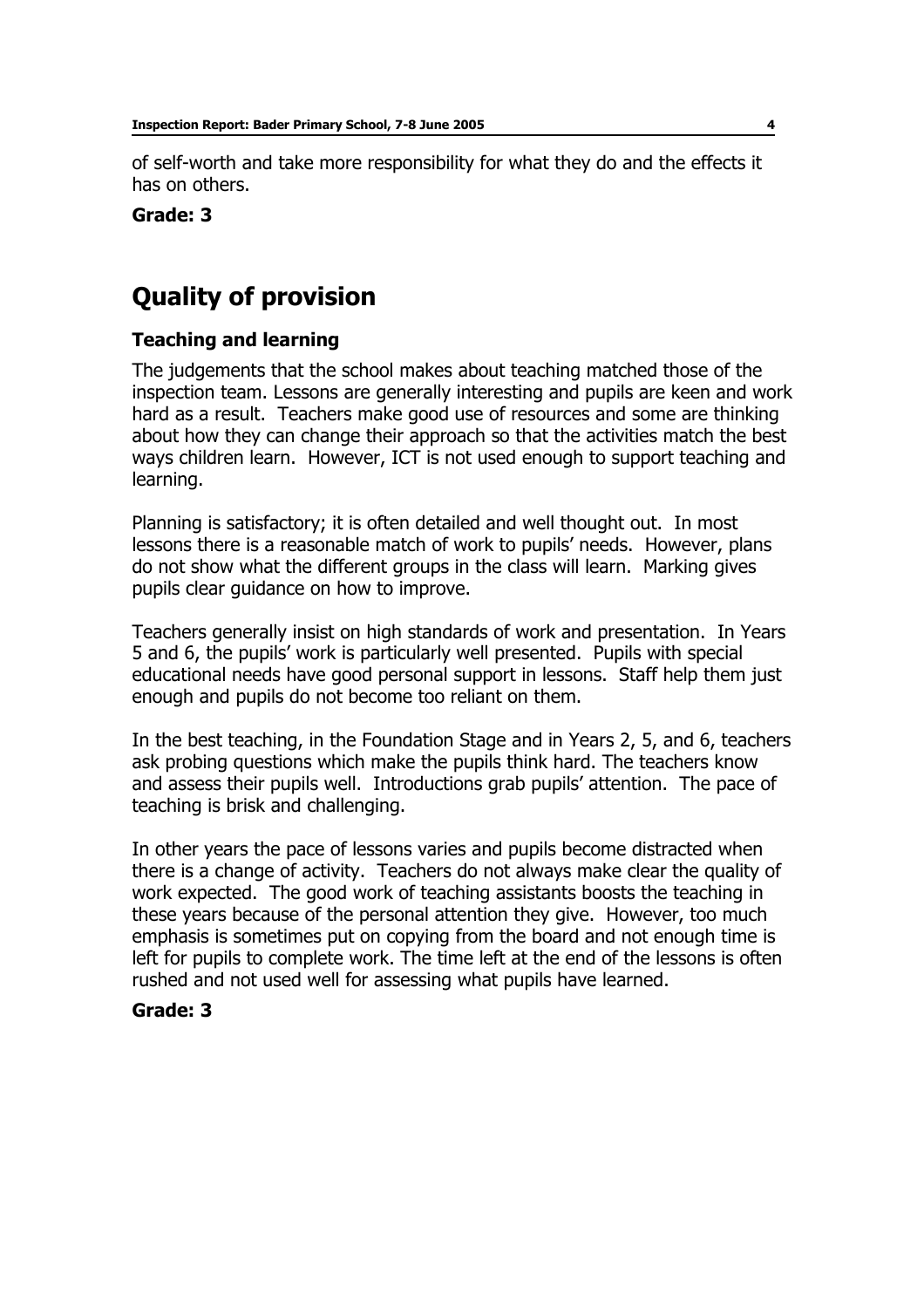#### **Curriculum and other activities**

The inspection team confirms the school's judgement that the curriculum is satisfactory and meets the range of learners' needs. It meets statutory requirements and teachers make increasingly effective use of national guidance to help them to plan lessons. All learners, including those with special educational needs, make sound progress. Learning builds appropriately on what pupils already know. The school puts a good emphasis on pupils' safety and health. There is a good range of clubs for pupils to join. This helps them to get on better with one another. Provision for literacy and numeracy is good in Years 2, 5 and 6, but the school does not plan effectively for the use of ICT throughout the school.

#### **Grade: 3**

#### **Care, guidance and support**

The school cares well for its pupils who are well supported in important areas. Behaviour is monitored and managed in a way that has resulted in many pupils now behaving well. Pupils work hard to receive rewards such as 'Golden Child'. They are beginning to be more involved in making decisions, for example, through the newly introduced school council. Pupils often reach, and sometimes exceed, the targets they have in English and mathematics; they know what do to improve. Procedures are in place to safeguard children.

#### **Grade: 2**

## **Leadership and management**

The headteacher and deputy headteacher have done well over the past year to improve this school. Leadership by both is good. The school is a happier place for staff and children. Morale is high and teamwork strong. The headteacher sets very high standards, values staff's work and has supported their personal achievement. Staff say she has made a big difference in a school that was sorely troubled by past events. Everyone is valued and treated fairly and equally.

The headteacher has driven through change swiftly and in ways that have benefited the pupils. The school is calm and pupils enjoy learning. The way the school works with outside agencies to help and support its development is strong. A very small group of parents is critical of the school but inspectors found no evidence to support the concerns they raised.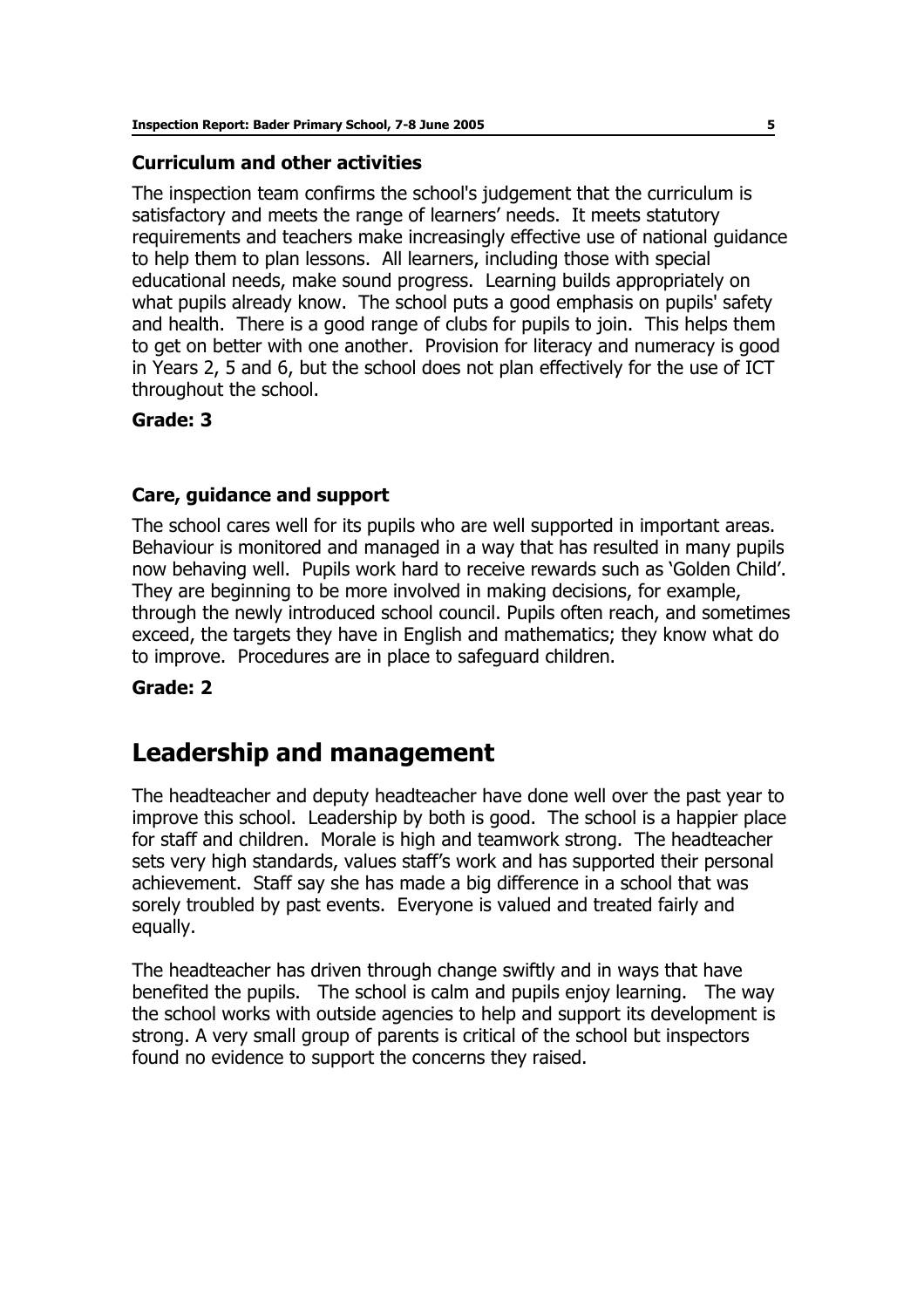The senior leadership team has supported the headteacher well; they carry out their management tasks effectively. However, like the governors, they have not had the opportunity to be involved in the strategic work of the school and in planning for development. The chair of governors has provided outstanding and loyal support in times of great trouble and leads effectively the small team of active governors, but not all governors are sufficiently involved.

The headteacher knows the school well. She is tenacious yet caring. Data is used to good effect. The school can forge ahead with improvements knowing that the right things are being done.

The co-ordinators for English, mathematics and science know their subjects' strengths and weaknesses well and have had played a big part in aiding improvement. The headteacher has rightly focused on strengthening these subjects to raise standards. The work of other subject leaders is underdeveloped.

#### **Grade: 3**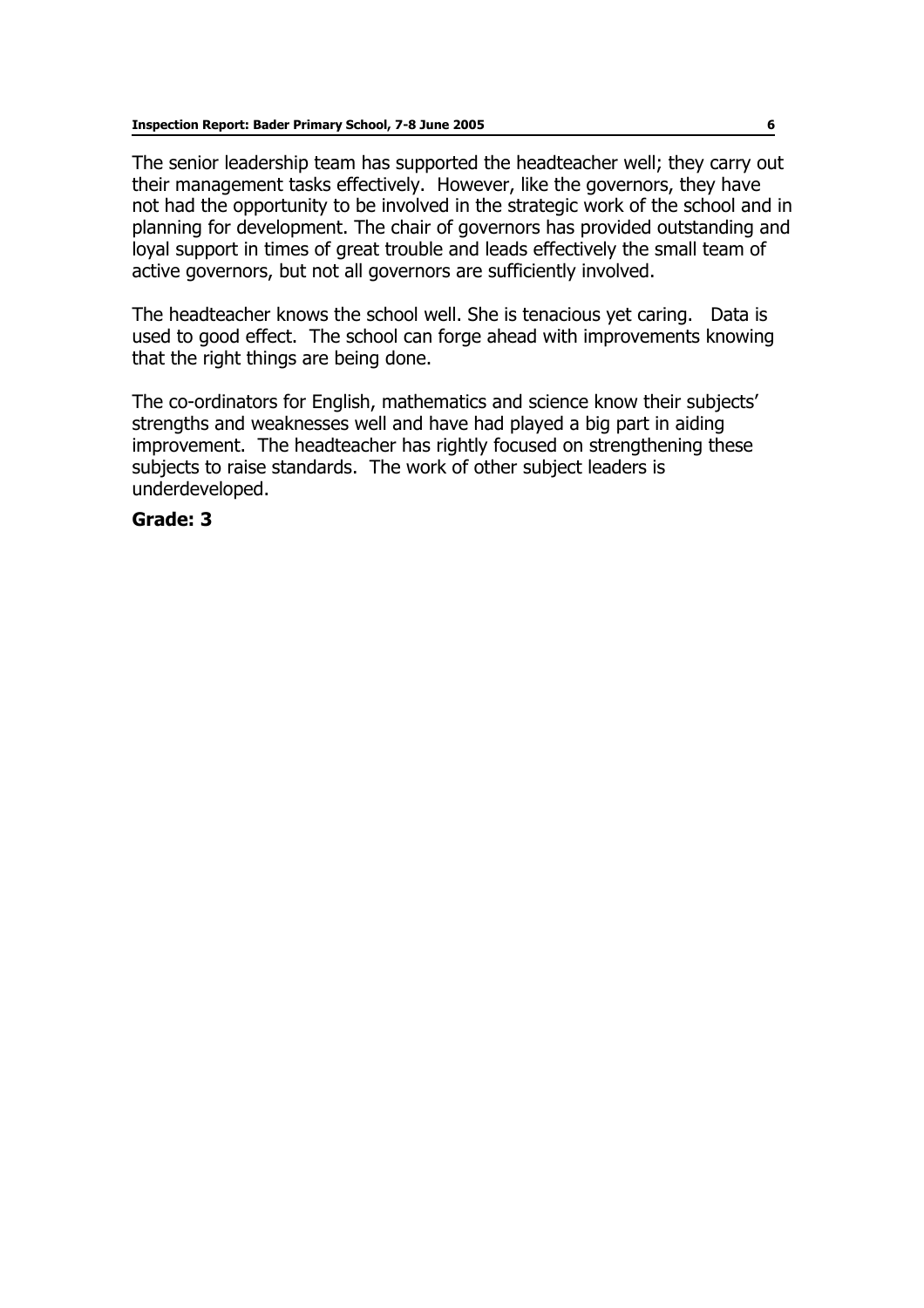**Any complaints about the inspection or the report should be made following the procedures set out in the guidance 'Complaining about HMI-led Ofsted inspections', which is available from Ofstedís website: www.ofsted.gov.uk.**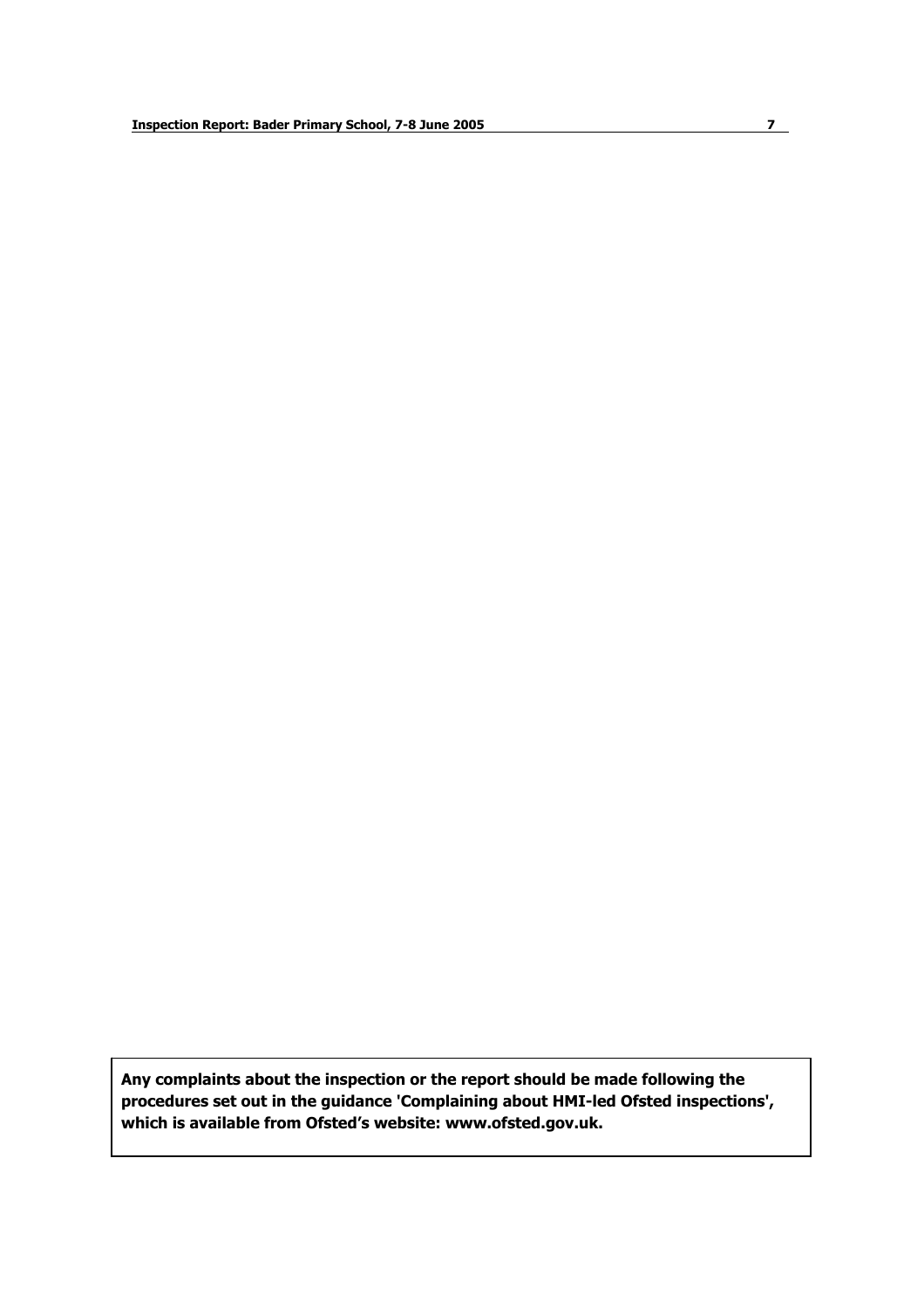## **INSPECTION JUDGEMENTS**

| Key to judgements: grade 1 is outstanding, grade 2 good, grade<br>3 satisfactory, and grade 4 inadequate. | <b>School</b><br>Overall | $16 - 19$ |
|-----------------------------------------------------------------------------------------------------------|--------------------------|-----------|
|-----------------------------------------------------------------------------------------------------------|--------------------------|-----------|

#### **OVERALL EFFECTIVENESS**

| How effective, efficient and inclusive is the provision of<br>education, integrated care and any extended services in<br>meeting the needs of learners? | 3          |  |
|---------------------------------------------------------------------------------------------------------------------------------------------------------|------------|--|
| How well does the school work in partnership with others to<br>promote learners' well-being?                                                            | ני         |  |
| The quality and standards in the Foundation Stage                                                                                                       |            |  |
| The effectiveness of the school's self-evaluation                                                                                                       | 2          |  |
| The capacity to make any necessary improvements                                                                                                         | <b>Yes</b> |  |
| Effective steps have been taken to promote improvement since the<br>last inspection                                                                     | <b>Yes</b> |  |

#### **ACHIEVEMENT AND STANDARDS**

| How well do learners achieve?                                               |   |  |
|-----------------------------------------------------------------------------|---|--|
| The <i>standards</i> reached by learners                                    |   |  |
| How well learners' make <i>progress</i> , taking account of any significant | з |  |
| variations between groups of learners                                       |   |  |
| How well learners with learning difficulties and disabilities make          |   |  |
| progress                                                                    |   |  |

#### **PERSONAL DEVELOPMENT AND WELL-BEING**

| How good is the overall personal development and well-<br>being of the learners? |   |  |
|----------------------------------------------------------------------------------|---|--|
| The extent of learners' spiritual, moral, social and cultural                    | 3 |  |
| development                                                                      |   |  |
| The behaviour of learners                                                        | 3 |  |
| How well learners enjoy their education                                          | 3 |  |
| The extent to which learners adopt safe practices                                |   |  |
| The extent to which learners adopt healthy lifestyles                            | 3 |  |
| The extent to which learners make a positive contribution to the                 | 3 |  |
| community.                                                                       |   |  |
| How well learners develop workplace and other skills that will                   |   |  |
| contribute to their future economic well-being                                   |   |  |

#### **THE QUALITY OF PROVISION**

| How effective are teaching and learning in meeting the full | 3 |  |
|-------------------------------------------------------------|---|--|
| range of learners' needs?                                   |   |  |
| How well do the curriculum and other activities meet the    |   |  |
| range of needs and interests of learners?                   |   |  |
| How well are learners cared for, guided and supported?      |   |  |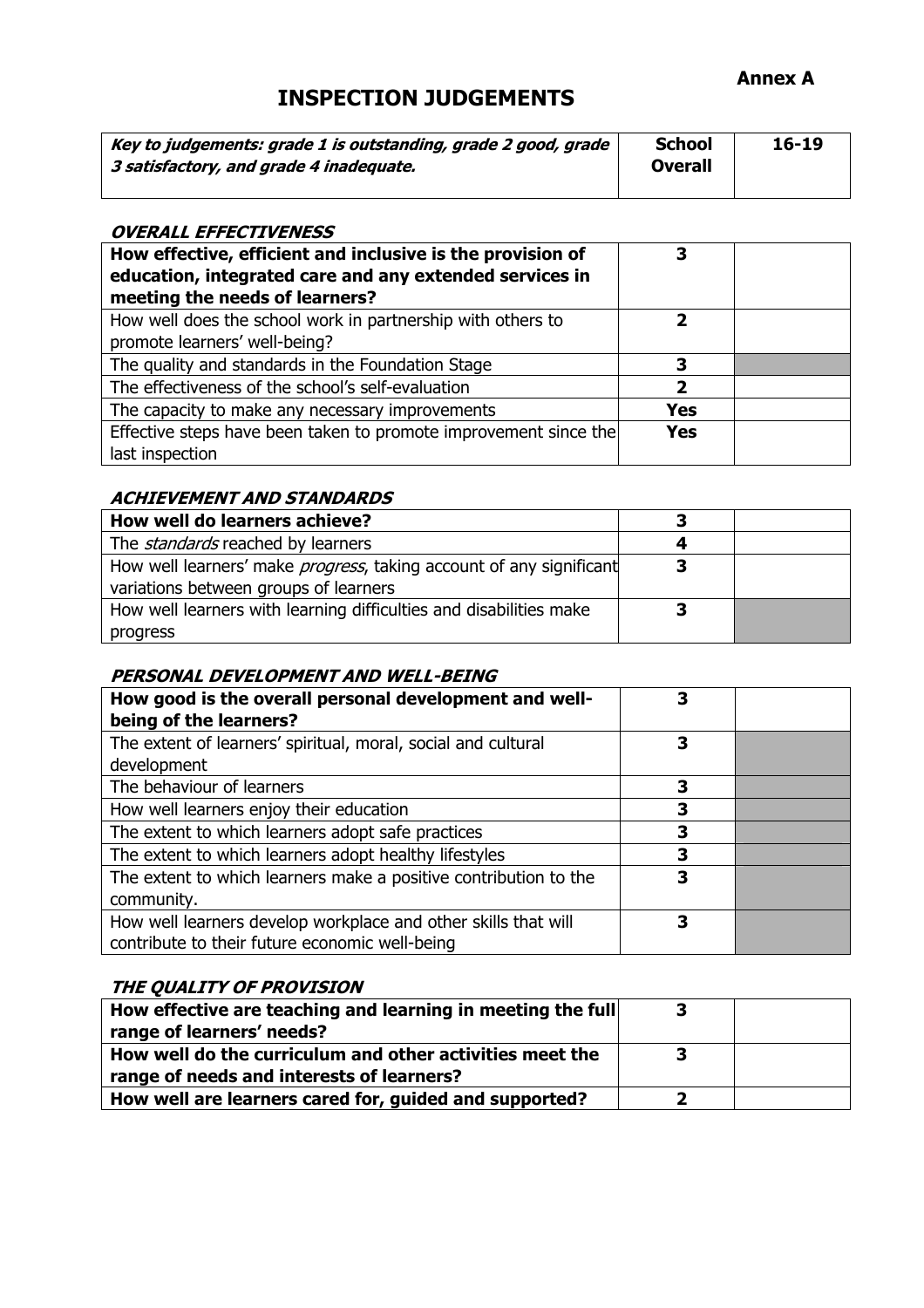#### **Annex A**

#### **LEADERSHIP AND MANAGEMENT**

| How effective are leadership and management in raising<br>achievement and supporting all learners?                                                 | 3   |  |
|----------------------------------------------------------------------------------------------------------------------------------------------------|-----|--|
| How effectively leaders and managers at all levels set clear<br>direction leading to improvement and promote high quality of care<br>and education | 3   |  |
| How effectively performance is monitored, evaluated and improved<br>to meet challenging targets, through quality assurance and self-<br>review     | 2   |  |
| How well equality of opportunity is promoted and discrimination<br>tackled so that all learners achieve as well as they can                        | 3   |  |
| How effectively and efficiently resources are deployed to achieve<br>value for money                                                               | 3   |  |
| The extent to which governors and other supervisory boards<br>discharge their responsibilities                                                     | 3   |  |
| The adequacy and suitability of staff to ensure that learners are<br>protected                                                                     | Yes |  |

| The extent to which schools enable learners to be healthy                                                      |            |
|----------------------------------------------------------------------------------------------------------------|------------|
| Learners are encouraged and enabled to eat and drink healthily.                                                | <b>Yes</b> |
| Learners are encouraged and enabled to take regular exercise.                                                  | <b>Yes</b> |
| Learners are discouraged from smoking and substance abuse.                                                     | <b>Yes</b> |
| Learners are educated about sexual health.                                                                     | <b>Yes</b> |
| The extent to which providers ensure that learners stay safe.                                                  |            |
| Procedures for safeguarding learners meet current government requirements.                                     | <b>Yes</b> |
| Risk assessment procedures and related staff training are in place.                                            | <b>Yes</b> |
| Action is taken to reduce anti-social behaviour, such as bullying and racism.                                  | <b>Yes</b> |
| Learners are taught about key risks and how to deal with them.                                                 | <b>Yes</b> |
| The extent to which learners make a positive contribution                                                      |            |
| Learners are helped to develop stable, positive relationships.                                                 | <b>Yes</b> |
| Learners, individually and collectively, participate in making decisions that affect<br>them.                  | <b>No</b>  |
| Learners are encouraged to initiate, participate in and manage activities in<br>school and the wider community | <b>Yes</b> |
| The extent to which schools enable learners to achieve economic well-<br>being                                 |            |
| There is provision to promote learners' basic skills.                                                          | <b>Yes</b> |
| Learners have opportunities to develop enterprise skills and work in teams.                                    | <b>Yes</b> |
| Careers education and guidance is provided to all learners in Key Stage 3 and 4                                |            |
| and the sixth form.                                                                                            | <b>NA</b>  |
| Education for all learners aged 14-19 provides an understanding of employment<br>and the economy.              | <b>NA</b>  |
|                                                                                                                |            |